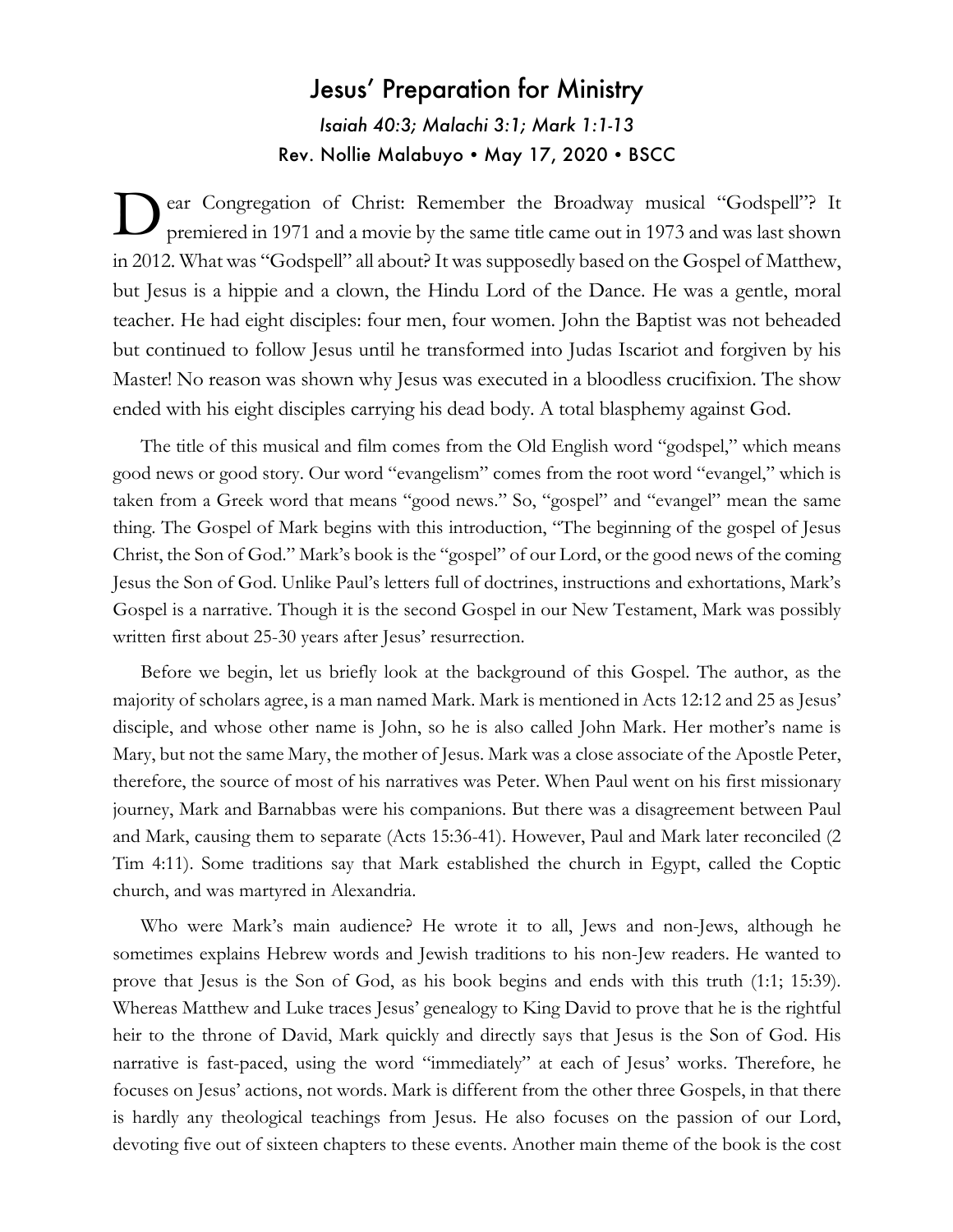of discipleship: sufferings and persecution, even martyrdom. Finally, Mark also focuses on "kingdom of God" or "kingdom," using it 25 times in his narrative.

After that brief biblical and historical background, let us go to our text this morning. Our theme is, **Jesus' Preparation for Ministry.** In these first thirteen verses, we see his preparation for his earthly ministry. We have three main points; first, **Prepared by a Messenger;** second, **Prepared by Baptism;** and third, **Prepared by Temptation**.

## **Prepared by a Messenger**

Mark writes the beginning of the gospel of Jesus Christ. What is the gospel? Many evangelicals can't even define what it is. The Apostle Paul has the definition, *"Christ died for our sins in accordance with the Scriptures, that he was buried, that he was raised on the third day in accordance with the Scriptures"* (1 Cor 15:3-4). The gospel is the good news that Jesus died, was buried and rose again from the dead to save us from our sins. It is not living for Christ or obeying his commandments.

Then, Mark declares the Jesus is the Son of God. It is this truth that he will prove all throughout his book, ending in the centurion's statement at the crucifixion, "Truly, this man was the Son of God" (15:39). All the signs and wonders that Jesus did during his earthly ministry attested to his divinity as the Son of God and the Son of Man.

His first argument is directed toward his Jewish readers when he quotes both Malachi and Isaiah. Malachi prophesied that the LORD will send his messenger who will prepare his way before he comes. Every king will send a herald to a city before he arrives, so the city could prepare for this glorious and momentous event. The Jews had been waiting for another prophet for 400 years since Malachi was the last of the old covenant prophets. His announcement was that the LORD would come to judge his people. Also, according to Isaiah, this messenger will also be preaching the coming of the King in the wilderness. This King who would comfort his people by delivering them from their sins. In verse 4, Mark says that John baptized and preached in the wilderness. Therefore, by quoting both prophets, Mark was bridging the Old Testament messenger and the arrival of the LORD. The LORD will come to judge and to deliver.

John was the messenger. He was described as wearing camel's hair and a leather belt, eating locusts and honey, and preaching in the desert. This was a reference to Elijah who was sent to the wilderness by God because King Ahab wanted to kill him. Elijah also wore camel's hair and a leather belt (2 Kgs 1:8). In the desert, he was fed by the ravens (1 Kgs 17:1-6). Malachi also prophesied that Elijah would return before the Messiah's coming (Mal 4:5-6). Later, Mark writes that the disciples of Jesus asked him why the scribes teach that Elijah will return. Jesus answered that Elijah had already come and the Jews *"did to him whatever they pleased,"* by which he meant that Herod beheaded him (Mark 9:13).

John the messenger also made himself nothing compared with Jesus the LORD. He is not worthy to even untie his sandals, a duty for servants and slaves alone. John is a servant of Jesus, because Jesus is the mighty God (7). John also taught that while he baptized with water, Jesus will baptize with the Spirit (8). Jesus fulfilled the prophecies of the old covenant prophets that the LORD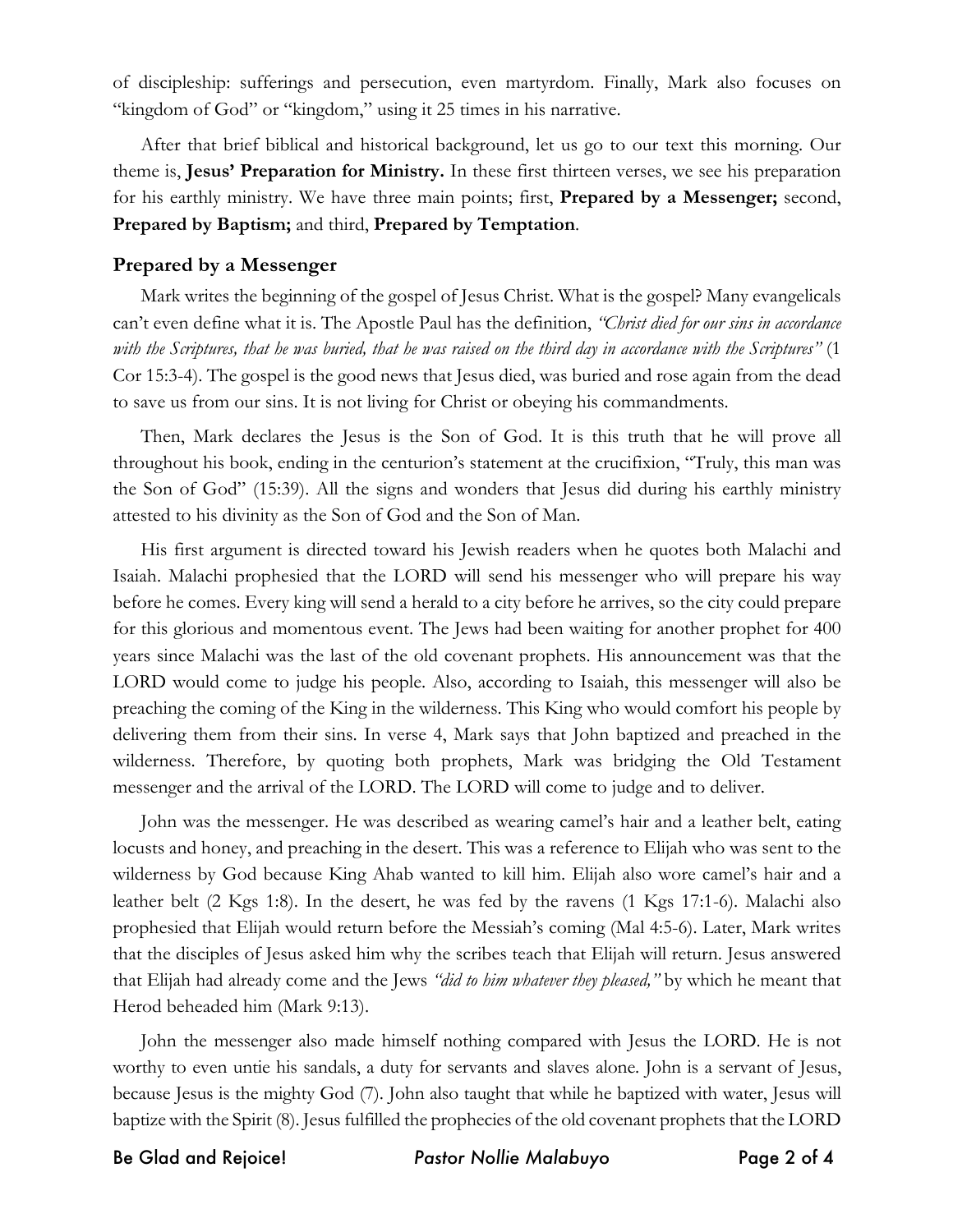will pour out his Spirit upon his people, as we just studied in Joel's prophecy (Joel 2:28; Isa 44:3; Ezk 36:27). Water symbolizes the Holy Spirit, as Jesus explained to Nicodemus, *"unless one is born of water and Spirit, he cannot enter the kingdom of God"* (John 3:5). And on Pentecost Sunday, Jesus poured out his Spirit on his disciples (Acts 2:17). So also, Christ has poured out his Spirit on all of us who have believed and trusted in him alone, and now he indwells us with the Spirit (Rom 8:9, 11).

## **Prepared by Baptism**

So, Mark writes, *"John appeared, baptizing in the wilderness and proclaiming a baptism of repentance for the forgiveness of sins"* (4). The baptisms performed by John on the Jews were to prepare them for the arrival of the Messiah. Before the Messiah comes, they were to repent and purify themselves of their sins, symbolically done by cleansing with water. Many people believe that Jesus' baptism by John is a Christian baptism. However, it is not, for Jesus had no sin, so he did not need a baptism of repentance. In his baptism, he identified with his people, with you and me, sinners who need their Savior's perfect righteousness. Paul confirms this when he said, *"For our sake he made him to be sin who knew no sin, so that in him we might become the righteousness of God"* (2 Cor 5:21).

Jesus' baptism was his ordination to his earthly ministry of saving his people from their sins. In the Old Testament, prophets, priests and kings were anointed with oil to ratify their callings. Jesus was not anointed with oil, but with water, signifying his anointing by the Holy Spirit as the Messiah. And when he was baptized, the Spirit descended upon him like a dove, and his Father in heaven confirmed him as the Divine Son of God, *"You are my beloved Son, with you I am well pleased"* (11). Mark is pointing his readers back to Psalm 2:7, *"You are my Son, today I have begotten you."* His whole life and his sacrifice on the cross were pleasing to his Father because he was perfectly obeyed all the way to the cross (Phil 2:7). If he was not, he is disqualified to be our Savior. Note also that the three Persons of the Trinity were present in his baptism: God the Father spoke from heaven and God the Spirit descended upon the Son. Therefore, in his baptism, Jesus identified with both his people and with God the Father. He is fully man and fully God in one Person.

As God empowered Jesus with the Holy Spirit, so he empowers all of us believers. The Spirit indwells us and prepares us for our difficult pilgrimage in this life of temptations, disappointments, bitterness, loneliness, sufferings and afflictions such as the present epidemic. He gives us patience and strength of faith to endure to the end, knowing that we will receive our final heavenly reward.

## **Prepared by Temptation**

Jesus identified with his people, particularly in being tempted by the devil. The writer of Hebrews says, *"For because he himself has suffered when tempted, he is able to help those who are being tempted"* (2:18); and, *"one who in every respect has been tempted as we are, yet without sin"* (Heb 4:15). He is fully human in all aspects of humanity, but he is uniquely the only sinless man who ever walked on earth.

In Mark's narrative, Jesus' temptation in the wilderness is very brief, two verses. Only a few details are given. How Satan tempted him is not revealed. We only read about the three temptations in the Gospels of Matthew and Luke. First, Mark only says that the Spirit himself